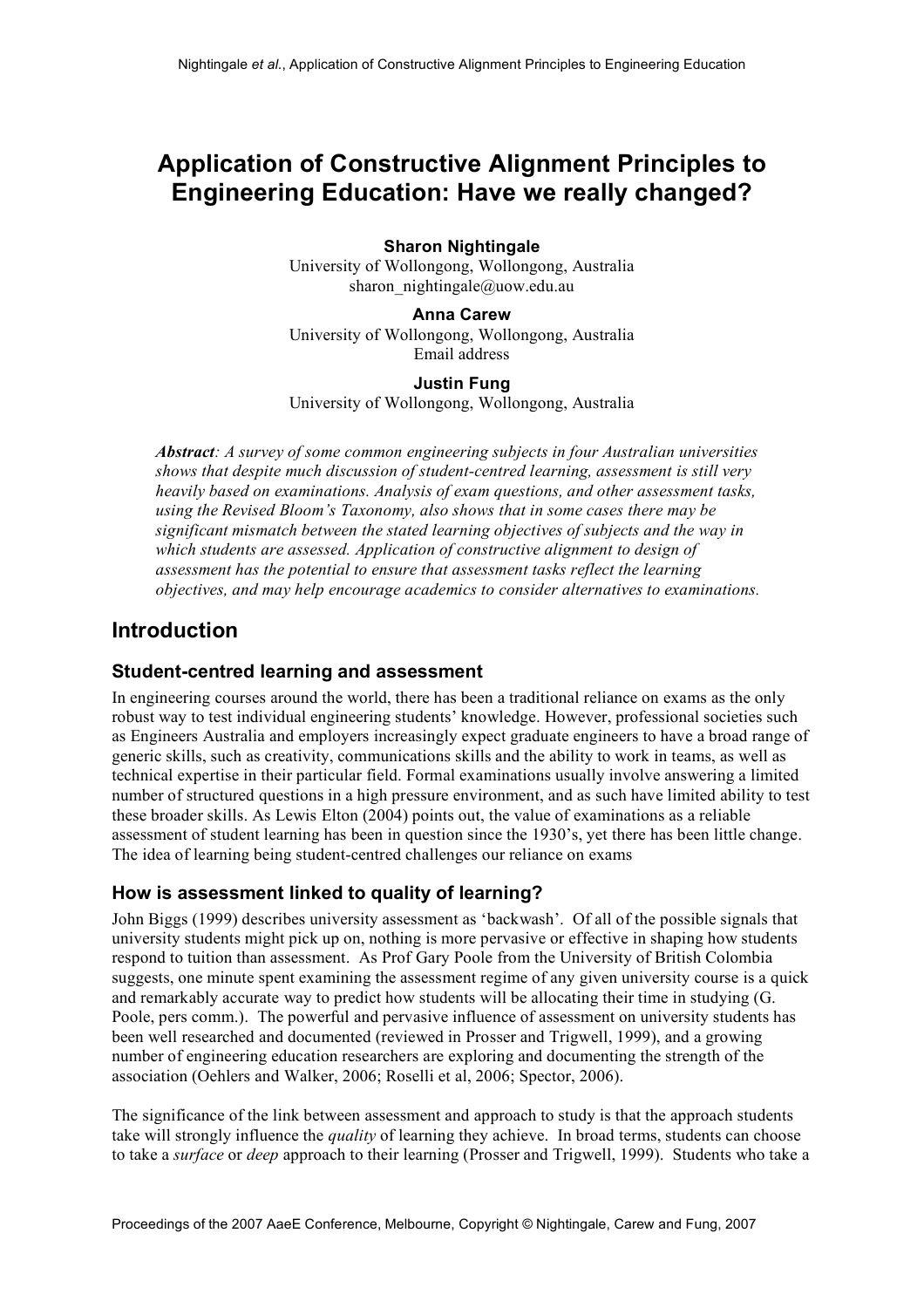surface approach typically have the intention of memorising large quantities of factual information in order to pass an exam. In contrast, students who take a deep approach tend to learn for understanding. These deep learners have been documented to achieve richer comprehension and greater long term recall. While there is a place for some surface learning in engineering such as basic definitions of stress and strain, a deep approach to study allows students to make strong conceptual connections between new knowledge and their existing knowledge, and relate new knowledge to their existing understanding of the calling or profession they aspire to enter (eg engineering).

#### **Classifying learning objectives and assessment tasks**

An effective and longstanding way of describing the quality of learning that academics might aim to teach, or that students might work to achieve is Bloom's Taxonomy (Bloom et al, 1956). Bloom's Taxonomy allows us to refine the broad categorisation of learning as deep or surface. Further, the research we will present in this paper rests, in part, on Bloom's Taxonomy and so we will describe it in some detail. The Taxonomy provides six levels for classifying cognitive process, and we have explained these six with reference to examples from the domain of engineering (Table 1).

| $\alpha$ and $\alpha$ is the contract of $\alpha$ is the contract of $\alpha$ in $\alpha$ is the $\alpha$ is the contract of $\alpha$ |                                                 |                                |  |  |  |
|---------------------------------------------------------------------------------------------------------------------------------------|-------------------------------------------------|--------------------------------|--|--|--|
|                                                                                                                                       | Definition                                      | <b>Typical Action Verbs</b>    |  |  |  |
| 1. Knowledge                                                                                                                          | memorisation of facts, definitions, recall of   | identify, define, show, state, |  |  |  |
|                                                                                                                                       | methods and procedures                          | obtain                         |  |  |  |
| 2. Comprehension                                                                                                                      | ability to convey knowledge in alternative      | compare, describe, explain,    |  |  |  |
|                                                                                                                                       | ways, interpretation of knowledge               | discuss, classify              |  |  |  |
| 3. Application                                                                                                                        | apply and transfer knowledge to different       | apply, calculate, determine,   |  |  |  |
|                                                                                                                                       | contexts, use abstract ideas in real situations | estimate, show, find, solve    |  |  |  |
| 4. Analysis                                                                                                                           | ability to break down a complex problem         | analyse, contrast, examine,    |  |  |  |
|                                                                                                                                       | into parts, solve each part, determine          | justify, predict, test, deduce |  |  |  |
|                                                                                                                                       | connections between parts                       |                                |  |  |  |
| 5. Synthesis                                                                                                                          | assembling parts to create a new whole,         | construct, design, create      |  |  |  |
|                                                                                                                                       | integration of application knowledge with       | develop, produce, devise,      |  |  |  |
|                                                                                                                                       | other skills, solves open ended problems        | integrate                      |  |  |  |
| 6. Evaluation                                                                                                                         | ability to evaluate or judge design, solution   | argue, assess, evaluate,       |  |  |  |
|                                                                                                                                       | to problem, presentation                        | judge, validate, review        |  |  |  |

**Table 1: Bloom's Taxonomy for Engineering (adapted from Goel & Sharda, 2004 and Van Wie, 2006)**

Bloom's taxonomy represents a hierarchical structure of learning that presumes the higher levels of learning were achieved only after the less complex skills were mastered. Application of the Taxonomy over the years revealed some weaknesses in the one dimensional structure. By combining both the noun and the verb in a single definition of "Knowledge", there was a lack of ability to distinguish between types of knowledge, and what the student was meant to do with it. The cumulative nature of the taxonomy limited its flexibility, and the sequencing of classifications in terms of complexity did not always work when applied to classification of learning objectives and tasks (Krathwohl, 2002, Ormell, 1974). There was a need for a revised taxonomy.

Such a taxonomy was devised by Anderson and others (2001) (see Table 2) and this revised taxonomy added a second dimension to Bloom's Taxonomy, thereby allowing the type of knowledge being learned to be recognised and categorised. Bloom's first dimension was dubbed the *cognitive process dimension* and the second dimension was called the *knowledge dimension*. The knowledge dimension encompassed four categories:

- 1. Factual knowledge: basic terminology, symbols, constants, sources of information
- 2. Conceptual knowledge: classifications, principles, theories, models, structures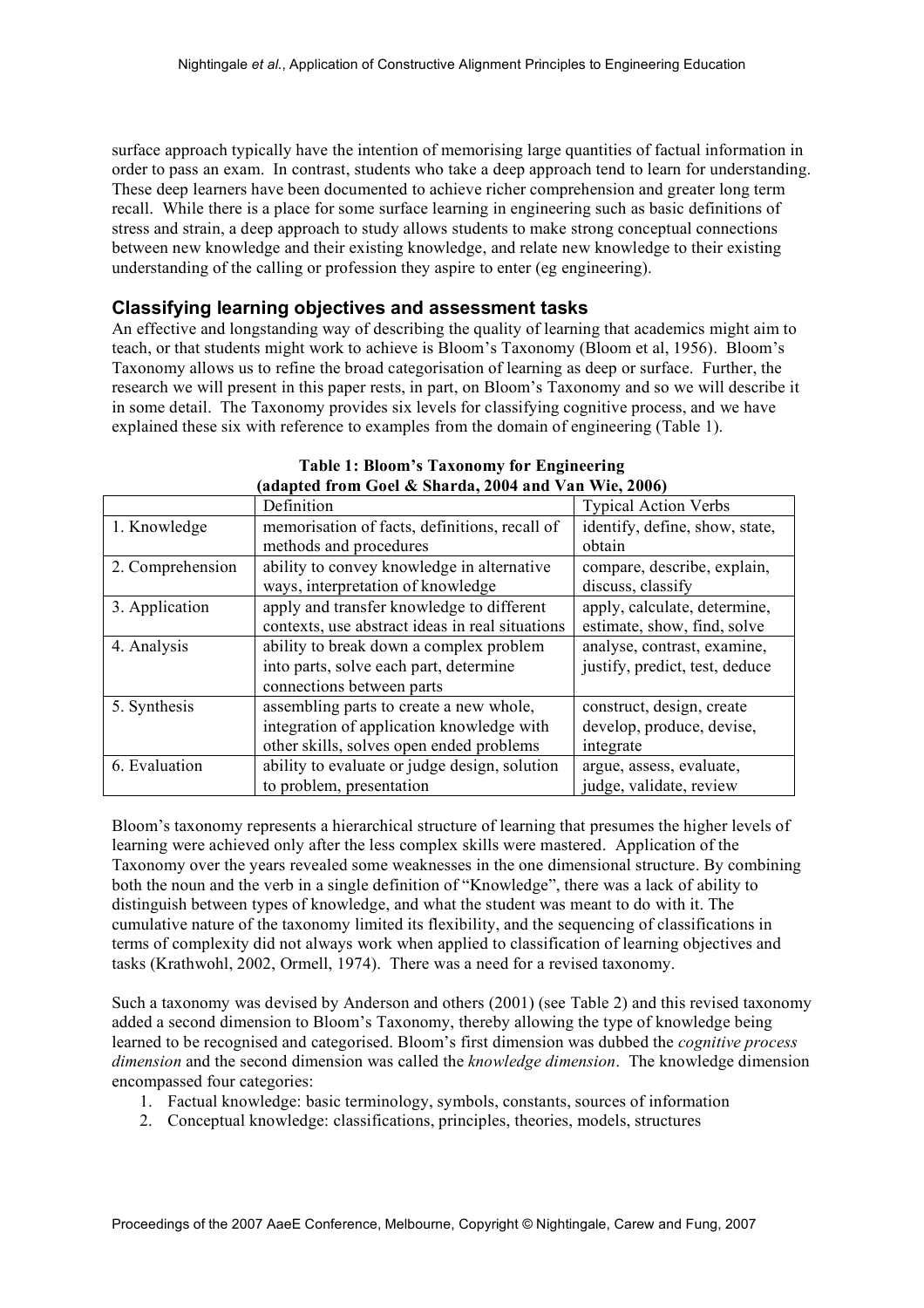- 3. Procedural knowledge: "how to do something", algorithms, methods, techniques and criteria used to select appropriate methods
- 4. Metacognitive knowledge: awareness of learning and learning strategies, techniques to improve learning, knowledge of one's own abilities and weaknesses, ability to recognise higher and lower level thinking

| The           | $\ddot{\phantom{1}}$<br>The Cognitive Process Dimension |               |          |            |             |           |  |
|---------------|---------------------------------------------------------|---------------|----------|------------|-------------|-----------|--|
| Knowledge     | 1. Remember                                             | 2. Understand | 3. Apply | 4. Analyse | 5. Evaluate | 6. Create |  |
| Dimension     |                                                         |               |          |            |             |           |  |
| A) Factual    |                                                         |               |          |            |             |           |  |
| Knowledge     |                                                         |               |          |            |             |           |  |
| B)            |                                                         |               |          |            |             |           |  |
| Conceptual    |                                                         |               |          |            |             |           |  |
| Knowledge     |                                                         |               |          |            |             |           |  |
| C) Procedural |                                                         |               |          |            |             |           |  |
| Knowledge     |                                                         |               |          |            |             |           |  |
| D)            |                                                         |               |          |            |             |           |  |
| Metacognitive |                                                         |               |          |            |             |           |  |
| Knowledge     |                                                         |               |          |            |             |           |  |

**Table 2: Revised Bloom's Taxonomy (Anderson and Krathwohl, 2001)**

As we will demonstrate in this paper, the Revised Taxonomy is a profoundly useful tool for reviewing and reflecting on the stated objectives, teaching and learning activities and assessment tasks that constitute a subject or course at university. In the following sections we discuss the principle of constructive alignment, and explain in theoretical terms how the Revised Taxonomy can be used to 'check' the alignment between these three things.

### **Constructive alignment and the Revised Taxonomy**

Constructive alignment is a concept created by John Biggs as a tool for checking and ensuring that the learning objectives of a subject accurately align with both the delivery (teaching and learning activities) and the assessment regime (Biggs, 1999). There are two key concepts that underpin constructive alignment:

- 1. learning comes from the students as they work to gain meaning from activities, and
- 2. effective teaching is teaching that targets the learning outcomes through supported and related activities (teaching, learning and assessment activities).

Achievement of learning objectives requires students to engage in a range of activities (e.g. tutorials, laboratories, design projects, exams), and it is the teacher's task to get students to engage with these activities. One way of encouraging this is to clearly explain the desired learning objectives to the students so that they know what is expected and can take some responsibility for their learning. Another key way to encourage engagement is to design the assessment methods to match the stated learning objectives, as most students will strongly tailor their learning to suit the structure of the assessments and gain maximum marks. If the assessment tasks do not match the objectives, students can start to lose trust in the teacher and the system, and may revert to strategic surface learning. Constructive alignment is then about giving clear and consistent signals about what is important to learn (knowledge dimension) and how it should be understood (cognitive process dimension), and about. These strong signals need to be explicit and consistent in the subject documentation (eg. learning outcomes) and in all subject activities (teaching, learning and assessment). The pay off of constructive alignment for the teacher is higher likelihood students will learn in the desired way, development of trust and shared purpose between teacher and student, and growing students' confidence in their own learning (Engineering Subject Centre, 2007).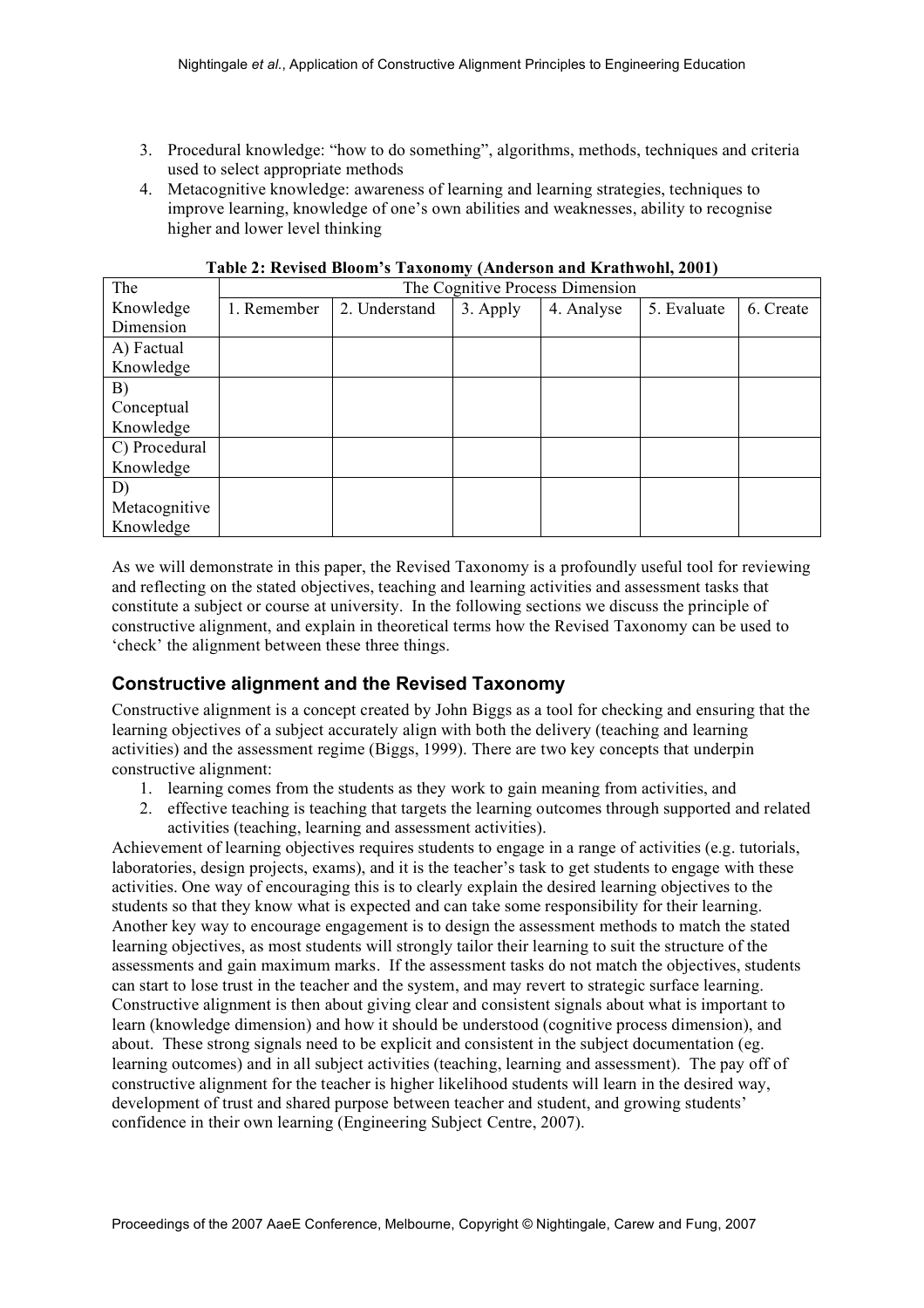### **Aims**

This paper describes research completed in 2007 as part of a fourth year honours project in the School of Civil, Mining and Environmental Engineering at the University of Wollongong (UoW). The student researcher was Mr Justin Fung and his research was co-supervised by Associate Professor Sharon Nightingale (School of Mechanical, Mechatronics and Materials Engineering, UoW) and Dr Anna Carew (Centre for Educational Development and Interactive Resources, UoW).

The aims of the research reported here were to:

- 1. Generate an overview of 'typical' assessment regimes in Civil Engineering by auditing the assessment practices in Civil Engineering at three Australian universities by quantifying the percentage of overall assessment marks allocated by three different classes of assessment method (exams, assignments, laboratory practicals);
- 2. Examine and quantify the type of cognitive processes required to answer exam questions in Civil Engineering at the three universities; and
- 3. Compare the cognitive processes and the knowledge dimension specified in subject learning outcomes with the cognitive processes and the knowledge dimensions examined by a subject's assessment regime.

### **Methods and Results**

### **'Typical' assessment regimes in Civil Engineering & Assessment marks by assessment method**

Subject outlines for all subjects from each of the four years of the Civil Engineering course were obtained from UoW, University of Queensland (UQ) and University of Melbourne (UMelb). The percentage of the total assessment for each assessment task in a subject was noted. Midterm exams, quizzes and final exams were grouped together under "exams". Laboratories, practicals and field trips were classified as labs, and various types of assignments and "class participation" were grouped as "assignments". In the fourth year, a thesis or major project has been included with "assignments" apart from any associated exam. The University of Adelaide and University of Sydney Civil degrees were also targeted but only some subject outlines were available, so they were not included in this analysis. Results are shown in Figure 1.

### **Cognitive processes required to answer exam questions**

Given the high universal reliance on exams across all four years of study that was observed in all of the Civil courses, we decided to analyse the cognitive processes required of students sitting exams in selected subjects. We obtained final exam papers from two core civil engineering subjects in each year of the course, giving a total of eight exam papers from each university for analysis. Unfortunately, UQ exam papers were only available to students and staff, so they were excluded from this part of the analysis.

Each exam question was then analysed by the Honours student (Mr J Fung) using a slightly simplified version of the modified taxonomy shown in Table 2. The six cognitive process dimensions were collapsed into three levels (Remember and Understand = Level 1, Apply and Analyse = Level 2, and Evaluate and Create = Level 3). This was done to allow for frequent overlap that was found across these categories in many questions, and to simplify the analysis. Results are shown in Figure 2.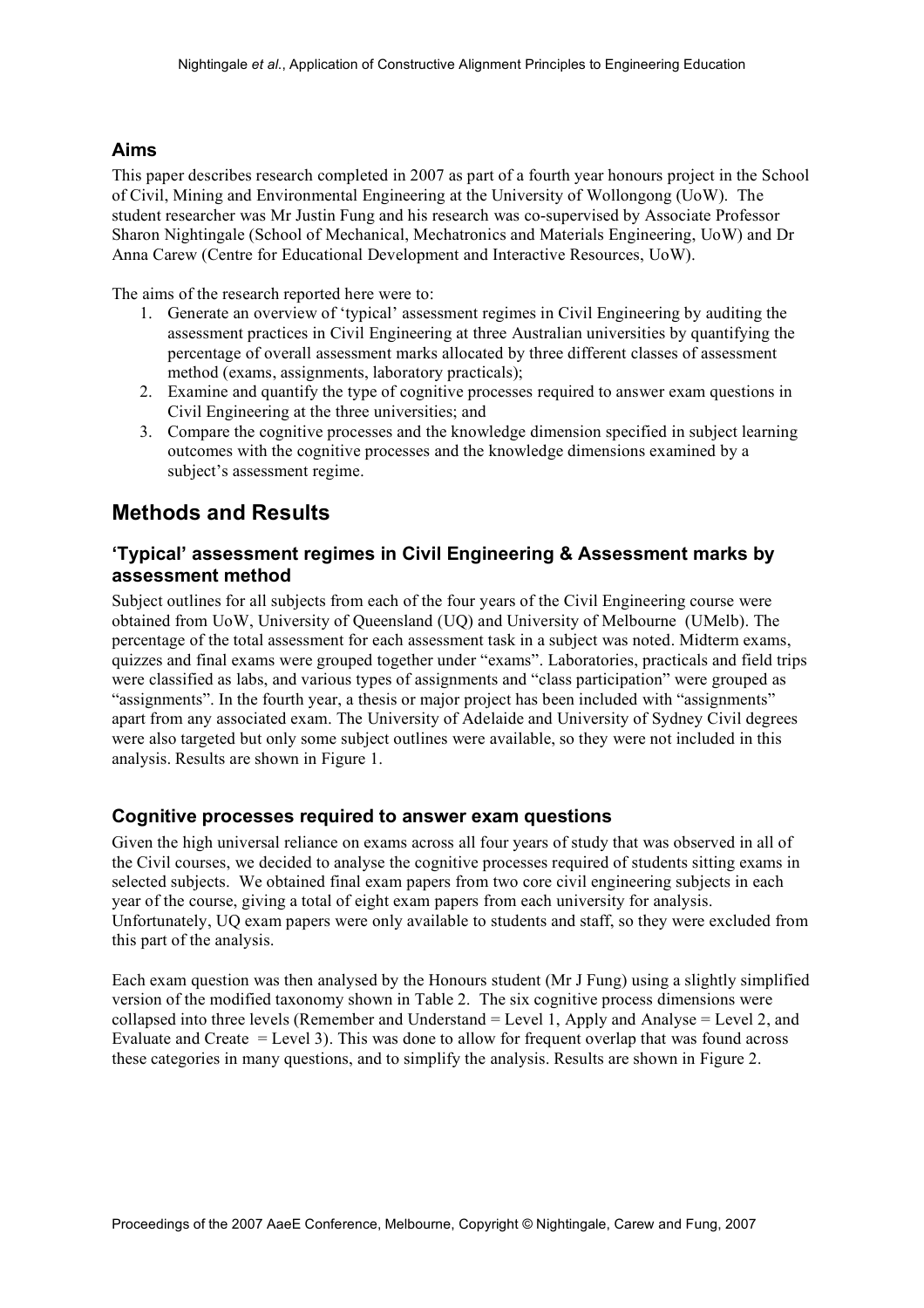

**Figure 1: Total marks ascribed to different types of assessment in each year of a Civil Engineering course. (a) UoW (b)UMelb (c)UQ**

### **Revised Bloom's Taxonomy – learning objectives and assessment**

Having observed very little consistency (within subject or between years) in the cognitive processes required to answer the exam questions analysed, we wondered if the cognitive processes required in exams tended to align with those that were indicated by a subjects' stated learning objectives. We also wondered if different cognitive processes might be required by other parts of a subject's assessment regime. To investigate this, three subjects from different universities were selected for detailed analysis of stated learning objectives and assessment tasks. The subjects were all core civil engineering subjects. Subjects which incorporated different types of learning activities were chosen (e.g. tutorial hand-ins, assignments, quizzes, field trips, labs, etc.) to see whether the different activities would be reflected in the types of cognitive processes assessed. Subject choice was limited by the availability of the teaching materials to the Honours student (Mr J Fung). Subject outlines were obtained from web sites or directly from lecturers. Assessment materials were obtained from libraries, faculties or lecturers.

Each subject's learning objectives were scrutinized and divided into a noun and verb phrase, and then classified according to the Revised Bloom's Taxonomy shown in Table 2. For each assessment task, every question was also analysed in terms of the type(s) of knowledge required and cognitive processes involved in answering the question, including, where appropriate, the ability to analyse a question and choose the most appropriate methods for answering it. It should be noted that it is possible for one question to address more than one objective, and this is shown where applicable. The results of this analysis were entered into the same table as the learning objectives analysis, and the alignment between the two was checked. Results are shown in Tables 3 to 5.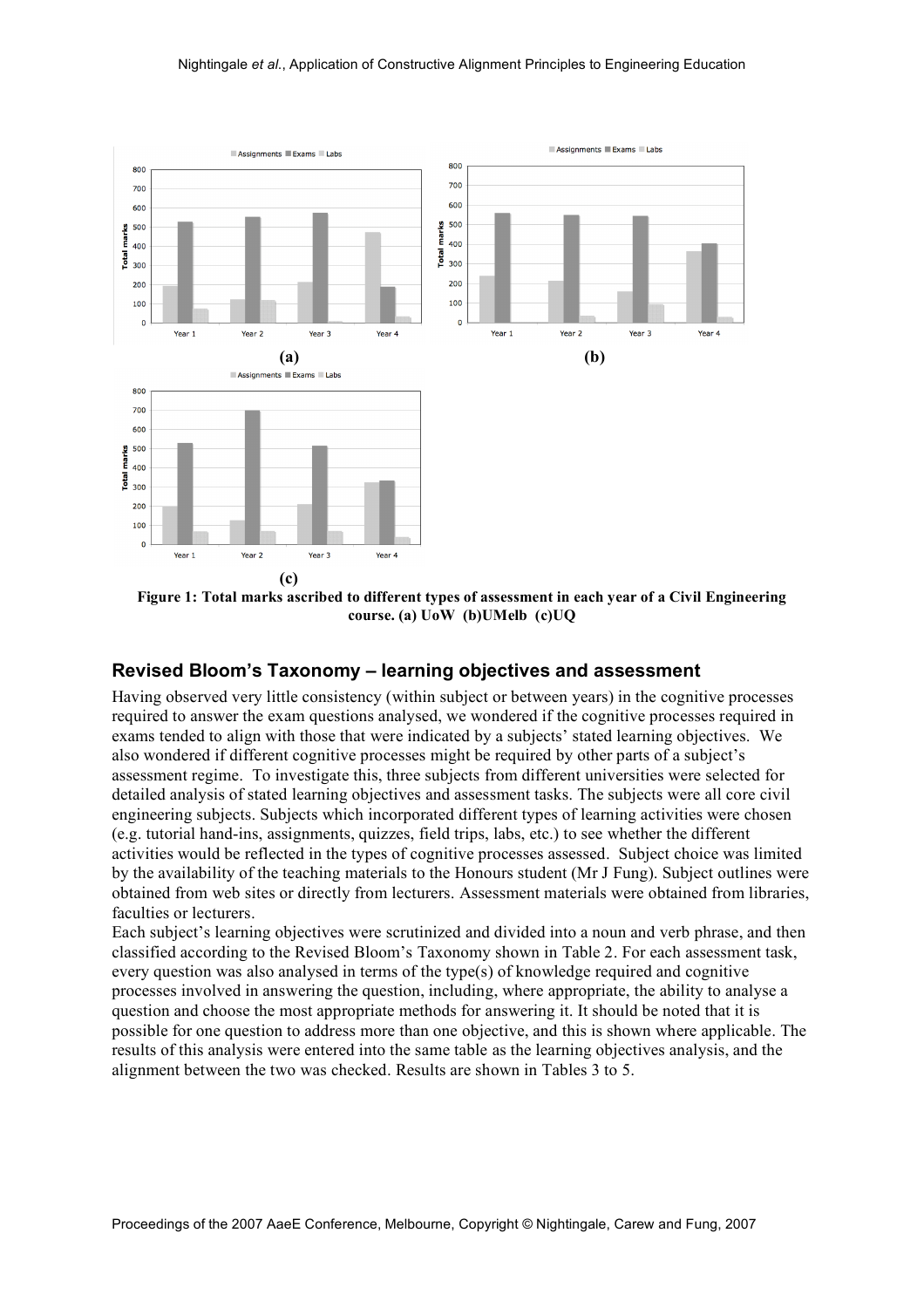

**Figure 2: Level of cognitive processes associated with answering exam questions in civil engineering courses at four universities. (a) University of Wollongong (b) University of Sydney (c) University of Melbourne (d) University of Adelaide**

| Table 3: Analysis of Learning Objectives and Assessment Tasks for Subject A           |
|---------------------------------------------------------------------------------------|
| (note: assessment was 10% tutorials, 15% fieldwork, 75% exams)                        |
| Ob = objective A = assignment questions $P/F$ = prac or field work, E = exam question |

| vv            |                                 | $\sigma$        |          | $\mu$ at $\sigma$ in the norm, $\mu$ | елаш числин |           |
|---------------|---------------------------------|-----------------|----------|--------------------------------------|-------------|-----------|
| The           | The Cognitive Process Dimension |                 |          |                                      |             |           |
| Knowledge     | 1. Remember                     | 2. Understand   | 3. Apply | 4. Analyse                           | 5. Evaluate | 6. Create |
| Dimension     |                                 |                 |          |                                      |             |           |
| A) Factual    | Ob 2                            |                 |          |                                      | E           |           |
| Knowledge     | A                               |                 |          |                                      |             |           |
| B) Conceptual | Ob1                             | Ob <sub>3</sub> | A        | A                                    | E           |           |
| Knowledge     | E                               | Ob <sub>4</sub> | P/F      | E                                    |             |           |
|               | E                               | A               |          |                                      |             |           |
|               |                                 | E               |          |                                      |             |           |
| C) Procedural | Ob1                             |                 | P/F      | E                                    |             |           |
| Knowledge     | L/F                             |                 |          |                                      |             |           |
| D)            |                                 |                 |          |                                      |             |           |
| Metacognitive |                                 |                 |          |                                      |             |           |
| Knowledge     |                                 |                 |          |                                      |             |           |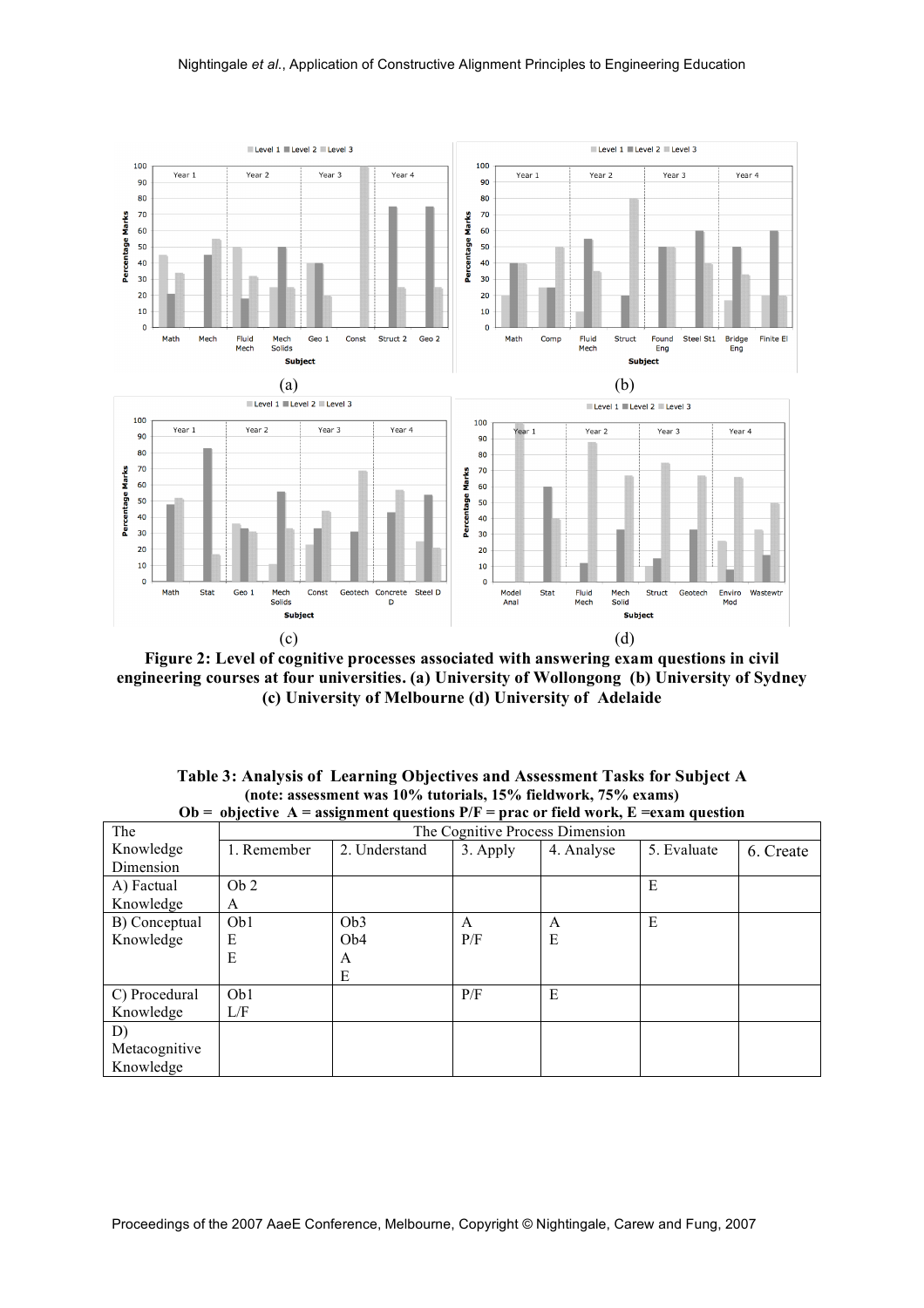| Ob = objective A = assignment questions $P/F =$ prac or field work, E = exam question |                 |                 |                 |                                 |             |           |
|---------------------------------------------------------------------------------------|-----------------|-----------------|-----------------|---------------------------------|-------------|-----------|
| The                                                                                   |                 |                 |                 | The Cognitive Process Dimension |             |           |
| Knowledge                                                                             | 1. Remember     | 2. Understand   | 3. Apply        | 4. Analyse                      | 5. Evaluate | 6. Create |
| Dimension                                                                             |                 |                 |                 |                                 |             |           |
| A) Factual                                                                            |                 | Ob1             |                 |                                 |             |           |
| Knowledge                                                                             |                 |                 |                 |                                 |             |           |
| B) Conceptual                                                                         | Ob 2            | Ob <sub>3</sub> | Ob <sub>6</sub> | A                               | E           |           |
| Knowledge                                                                             | Ob <sub>7</sub> | Ob <sub>4</sub> | A1              | E                               |             |           |
|                                                                                       | A               | Ob <sub>5</sub> | A <sub>2</sub>  |                                 |             |           |
|                                                                                       |                 | A               |                 |                                 |             |           |
| C) Procedural                                                                         | P/F             | Ob 7            | Ob <sub>6</sub> | Ob7                             |             |           |
| Knowledge                                                                             |                 | P/F             | A               | A                               |             |           |
|                                                                                       |                 |                 | E               | E                               |             |           |
| D)                                                                                    |                 |                 |                 |                                 |             |           |
| Metacognitive                                                                         |                 |                 |                 |                                 |             |           |
| Knowledge                                                                             |                 |                 |                 |                                 |             |           |

### **Table 4: Analysis of Learning Objectives and Assessment Tasks for Subject B**

(note: assessment was 10% tutorials, 10% prac work, 80% exams)

**Table 5: Analysis of Learning Objectives and Assessment Tasks for Subject C**

(note: assessment was 20% assignments, 80% exams)

|--|

| The           | The Cognitive Process Dimension |               |          |                  |                 |           |
|---------------|---------------------------------|---------------|----------|------------------|-----------------|-----------|
| Knowledge     | 1. Remember                     | 2. Understand | 3. Apply | 4. Analyse       | 5. Evaluate     | 6. Create |
| Dimension     |                                 |               |          |                  |                 |           |
| A) Factual    | A                               |               |          |                  |                 |           |
| Knowledge     |                                 |               |          |                  |                 |           |
| B) Conceptual |                                 | Ob1           |          | O <sub>b</sub> 4 | Ob <sub>3</sub> |           |
| Knowledge     |                                 | E             |          |                  |                 |           |
| C) Procedural | Ob <sub>2</sub>                 | E             | A        | Ob <sub>5</sub>  | Ob <sub>2</sub> |           |
| Knowledge     | Ob <sub>4</sub>                 |               |          | A                | Ob <sub>3</sub> |           |
|               | A                               |               |          |                  | Ob <sub>5</sub> |           |
|               | E                               |               |          |                  | E               |           |
| D)            |                                 |               |          |                  |                 |           |
| Metacognitive |                                 |               |          |                  |                 |           |
| Knowledge     |                                 |               |          |                  |                 |           |

# **Discussion**

Analysis of the assessment regimes in three universities clearly shows that there is still a major emphasis (up to 87.5% of assessment in a given year) on exams in civil engineering courses. Only in the fourth year of the courses does the heavy reliance on exams decline in favour of project based work. There was little emphasis on labs and field work, which is rather surprising given the nature of the profession.

As we have explained, emphasis on examinations is likely to encourage students to undertake the type of learning that will lead to success in examinations. Therefore the type of exam questions used becomes a key driver in directing learning. This also means that many of the generic professional skills, which are often not amenable to exam type assessment (e.g. ability to work in teams, some communications skills, research skills) may be de-emphasized.

Analysis of exams questions does not show any trend in terms of the types of questions and levels of cognitive processes required as students progress through their courses. This provokes interesting questions. For example, might one expect more level 1 in first year and more level 3 in final year? Is there any educational basis for this, or just gut feeling? Or is an assumption of level 1 learning what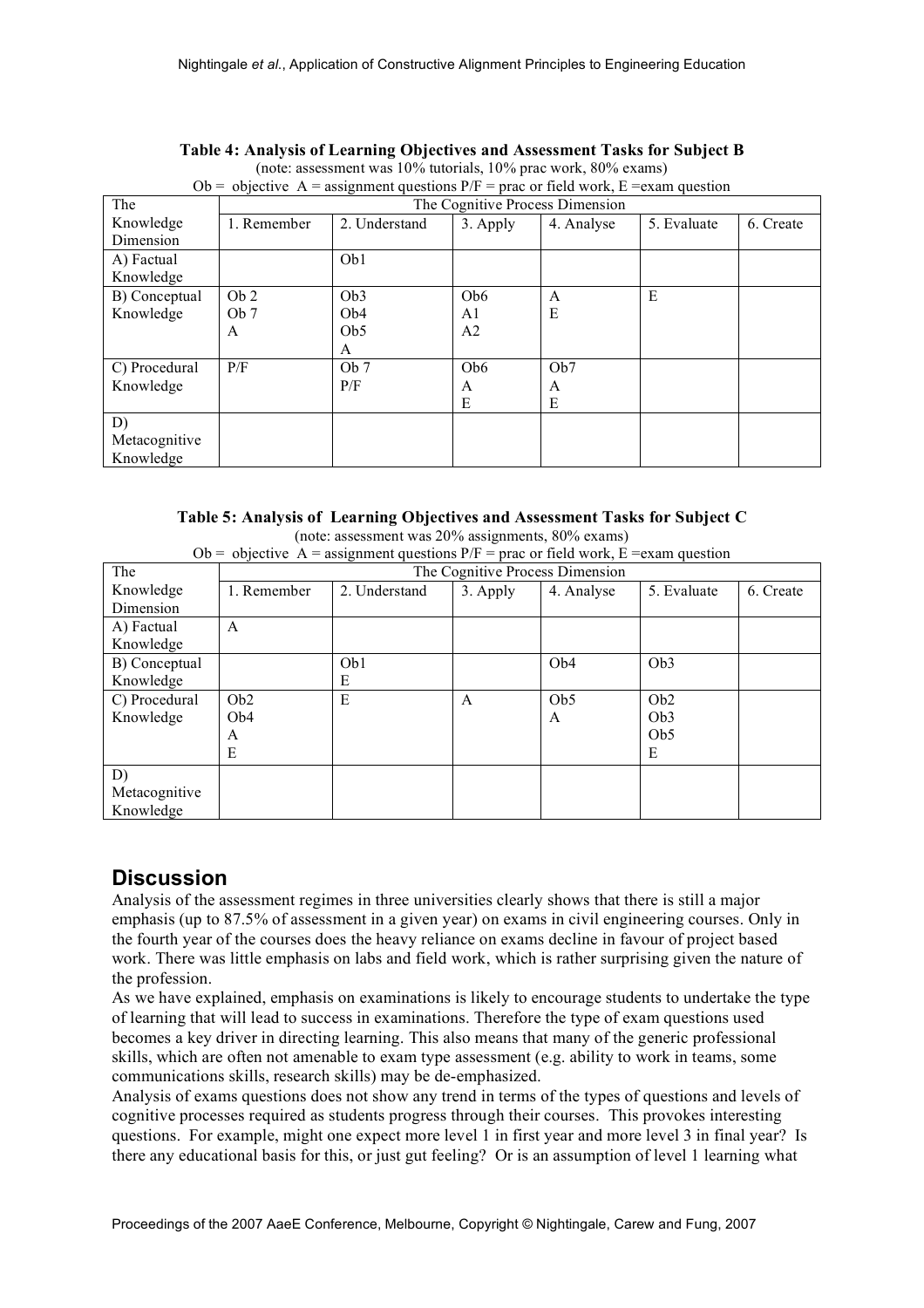drives the current traditional structure of fundamentals first? As is apparent from Figure 2, there was no particular consistency between the types of questions used at one university for a particular subject with those used at another university for a very similar subject. Again, interesting questions stemming from this finding include: is this lack of consistency a reflection of the approach, attitude or intent of particular lecturers? Perhaps approach to writing exam questions is more localized and reflects accustomed faculty practice? What does this discrepancy say about the likely comparability of student attainment and learning at different faculties across Australia (ie. benchmarking, quality of graduate etc…)?

The exam questions that were judged to be at level 3 questions (requiring evaluation or creativity) were most common overall, closely followed by level 2 questions (application and analysis). The exams that were analysed from the University of Adelaide stood out here as having an unusually high proportion of level 3 questions, especially in the early years of the course. Interestingly, according to the analysis, level 1 questions formed a significant proportion of the exams at the University of Adelaide only in the fourth year of the course.

The findings discussed thus far show a range of levels of cognitive processes required to pass exams in different civil engineering subjects. In the introduction to this paper we made the link between assessment regime, approach to study and likely quality of learning that the student therefore attains. This infers that the higher level exam questions (eg level 2 and 3) are likely to be encouraging students to learn in deeper, richer ways. This is a well supported position, however, success in examinations may still be a poor indicator of an individual student's depth of learning. Pressures of limited time may mean that a student who works slowly and methodically gets fewer marks than a student who works sloppily, but quickly (Felder, Rugarcia and Stice, 2000). Deeper learning can only be measured successfully if students have the opportunity to demonstrate their full understanding, and marks are given accordingly. Heavy reliance on time limited, high pressure exams for assessment may drive students to work on "exam technique" rather than developing deeper learning of the material, and heavy reliance on exams offers a substantial disadvantage to our students who think and know deeply but might take a while to express it.

The third and final component of the research reported here was an analysis of the alignment between stated learning objectives and assessment tasks for selected core subjects in civil engineering (see Figure 3). This comparison was undertaken using the Revised Bloom's Taxonomy and it revealed a number of interesting things. Firstly, the learning objectives for two of the subjects analysed were concentrated in the "remember and understand" columns, with only one subject having objectives spread more widely across the cognitive process dimension. This suggests that for two of the subjects analysed, students were being 'told' (through the learning outcomes) that a surface or rote approach to learning was required. None of the three subjects had an objective that was classifiable under the "create" heading. The analysis of Subject A suggested very poor alignment between the subject's stated learning objectives, and the cognitive and knowledge requirements of the assessment tasks. It is to be hoped that the students in this subject did not take the learning objectives to be an accurate indication of what they were expected to learn and demonstrate by the end of the subject. Subjects B and C showed reasonable overall alignment between objectives and assessment tasks. However, the fact that the weighting of the assessment tasks for all three subjects is 75 to 80% on examination type tasks, indicates that the bulk of the assessment is targeted at only a few of the learning objectives. Given the high weighting of exams, students with the intention of performing well in these subjects would sensibly target a large part of their efforts to exam preparation. The likely result being strong learning in the knowledge dimensions and cognitive processes required for the style of exam question generally set in these subjects.

It should be noted that the points raised are based on limited data, and do not take into account the presentation methods used in each subject, which can affect cognitive processes required to answer an